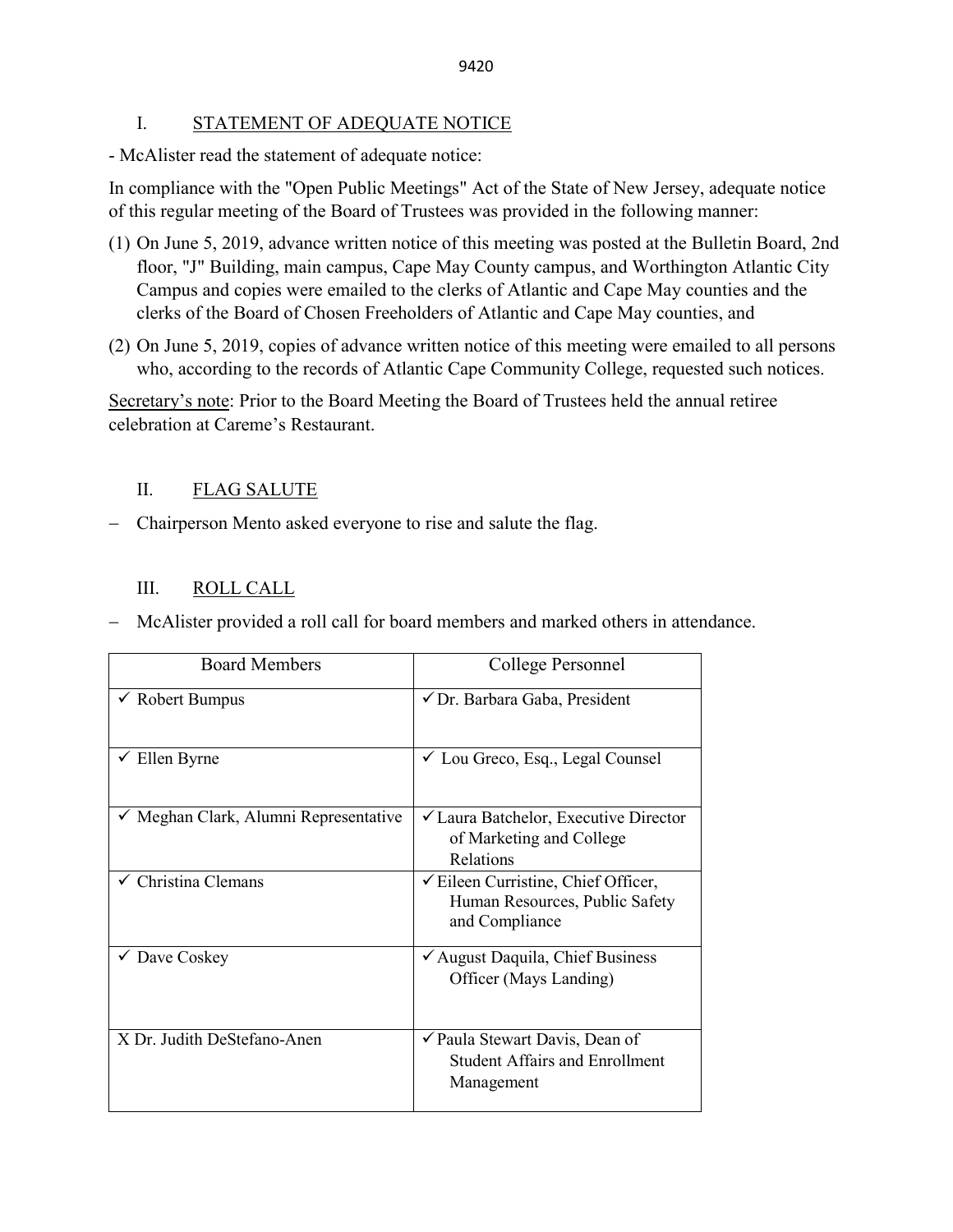| <b>Board Members</b>                                                                                                                                                                                                       | College Personnel                                                                                                                                                                            |
|----------------------------------------------------------------------------------------------------------------------------------------------------------------------------------------------------------------------------|----------------------------------------------------------------------------------------------------------------------------------------------------------------------------------------------|
| X Harrison Furman                                                                                                                                                                                                          | └ Leslie Jamison, Chief Financial<br>Officer                                                                                                                                                 |
| $\checkmark$ James Kennedy                                                                                                                                                                                                 | √ Dr. Josette Katz, Vice President,<br><b>Academic Affairs</b>                                                                                                                               |
| $\sqrt{\phantom{a}}$ Brian Lefke                                                                                                                                                                                           | √ Maria Kellett, Dean of Cape May<br>County Campus, Associate Dean<br>of Resource Development                                                                                                |
| $\sqrt{\phantom{a}}$ Maria K. Mento                                                                                                                                                                                        | √ Jean McAlister, Board Secretary,<br>Chief of Staff, and Dean of<br><b>Resource Development</b>                                                                                             |
| ✔ Daniel Money                                                                                                                                                                                                             | √ Dr. Vanessa O'Brien-McMasters,<br>Dean, Institutional Research,<br>Planning & Effectiveness and<br><b>Information Technology Services</b>                                                  |
| X Donald J. Parker                                                                                                                                                                                                         | X Donna Vassallo, Dean of<br>Worthington Atlantic City<br>Campus, and Dean of Career<br>Education                                                                                            |
| $\sqrt{\phantom{1}}$ Maria Ivette Torres                                                                                                                                                                                   |                                                                                                                                                                                              |
| $\sqrt{\text{Helen Walsh}}$                                                                                                                                                                                                |                                                                                                                                                                                              |
| <b>Other Public in Attendance</b>                                                                                                                                                                                          |                                                                                                                                                                                              |
| ✔ Bonnie Lindaw, Atlantic County Chief<br>Financial Officer<br>✓ Caesar Niglio, ACCCEA<br>✓ Keith Forrest, Associate Professor,<br>Communication                                                                           | Communication Major students/guests:<br>$\checkmark$ Jalen Hudgins<br>Jenna Deluca<br>✓ Devon Garahan<br>$\checkmark$ Chris Russo                                                            |
| Communication Major students/guests:<br>$\checkmark$ Briar Gibbons<br>$\checkmark$ Eric Conklin<br>$\checkmark$ Nicolas Rollins<br>$\checkmark$ Taylor Henry<br>$\checkmark$ Jennifer Johnston<br>$\checkmark$ Evan Fisher | $\checkmark$ Philip Giangialo<br>$\checkmark$ Nathan Evans, Jr.<br>✔ Kaleef Lloyd<br>√ Katie Weightman<br>$\checkmark$ Kristin Devine<br>$\checkmark$ Nicole Mingo<br>$\checkmark$ Ann Devin |

## IV. CALL TO ORDER

− Chairperson Mento called the meeting to order at 6pm.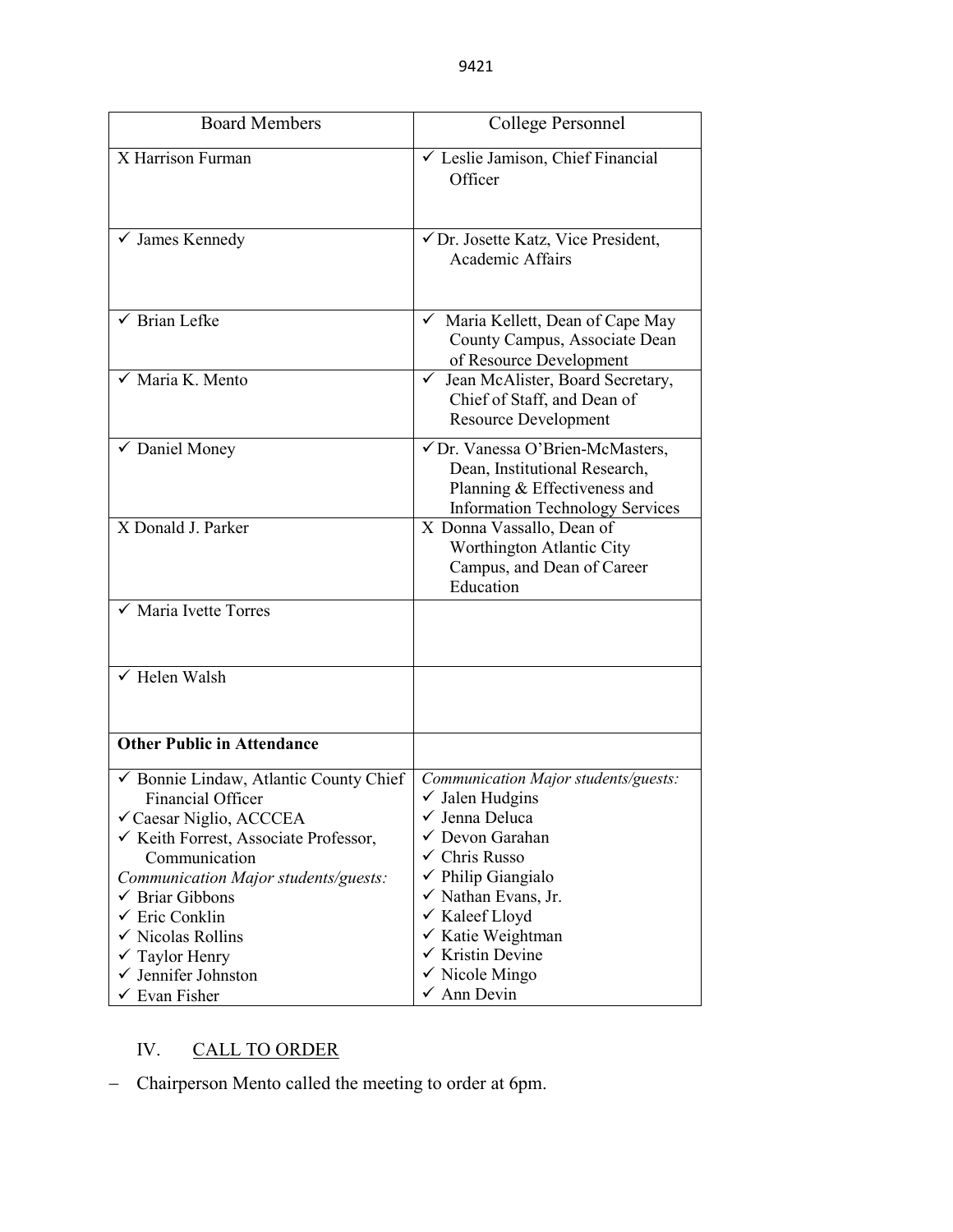## V. PRESIDENT'S REPORT

Dr. Gaba reported the following:

## **Business Partnerships**

## *National Aviation Research and Technology Park (NARTP)*

- The College is an academic partner to the National Aviation Research and Technology Park (NARTP) as we work together to expand the aviation industry in Atlantic County. A major front page article of the *Press of Atlantic City* on June 19<sup>th</sup> featured the "Ribbon Cutting" at their location in Egg Harbor Township where Atlantic Cape was represented by Dr. Josette Katz, Vice President of Academic Affairs, and Mr. Tim Cwik, Aviation Coordinator. This was a celebration of the opening of the first building in the NARTP, a key component of the new aviation innovation hub.
- − With the opening of the NARTP, ACIT has moved their classes from Atlantic Cape to the new Research Park where our credit aviation classes will be taught.

## **Community Relations-Atlantic City**

*Latino Town Hall* 

− Atlantic City Economic Council (ACEC) held a Spanish-language Town Hall meeting on June  $18<sup>th</sup>$  as a follow up to their initial Town Hall several months ago. As with the first Town Hall meeting, Atlantic Cape was well-represented at this event by Mr. Victor Moreno, College Recruiter, and Ms. Danays Hernandez, Financial Aid Specialist, who provided translating services during the event. Both Victor and Danays have been actively engaging with the Hispanic community. Victor Moreno was recently elected as Secretary for the Hispanic Association of Atlantic County.

## *Richmond Avenue School*

− On June 14, Dr. Gaba delivered the keynote address for the 8<sup>th</sup> Grade Graduation at the Richmond Avenue School in Atlantic City. Dr. Gaba gave the graduates advice for their upcoming high school experience and spoke about the opportunities awaiting them beyond high school, including at Atlantic Cape.

## **Community Relations-Cape May**

## *Cape May County Coalition for a Safe Community*

− Dr. Gaba and Dean Maria Kellett recently attended a Coalition for Safe Community meeting with Trustee Money and Trustee DeStefano-Anen. Also in attendance were faith-based leaders, staff from the Prosecutor's Office, and representatives from various community service offices. Mr. Perry Mays, Founder of the Atlantic County Coalition of Safe Communities, discussed expansion of the coalition to Cape May County.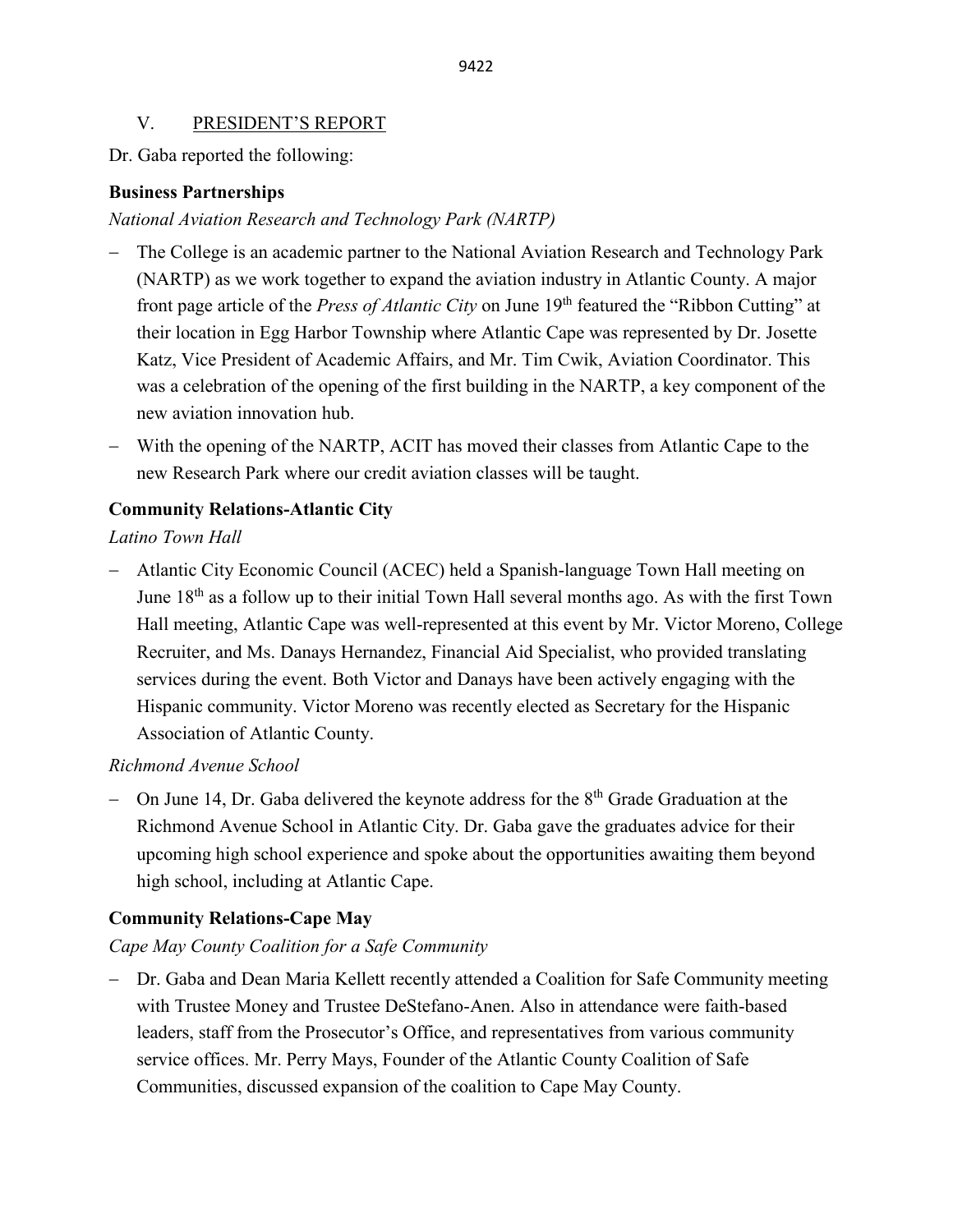## *Senior Art Show*

− The Cape May County Campus recently hosted the 45th Annual Senior Art Show from June 4- 19. The Senior Art Show is produced by the Cape May County Division of Aging and Disability. The show offers Cape May County seniors (60 years of age and older) to display their artistic works in a public setting. The show is juried and prizes are awarded to the winners.

## *Law Enforcement Symposium*

− The FBI-Newark Office, and the Cape May County Prosecutor's Office offered a law enforcement symposium, "Civil Rights/The Color of Law." The event was attended by nearly 100 local and regional law enforcement representatives as well as members of the public.

## **Community Relations-Mays Landing**

*Coalition for Safe Community Teen Youth Summit Teen Youth Summit*

− Atlantic Cape was one of the sponsors for the annual Atlantic County Coalition for Safe Community "Teen Youth Summit." Approximately 200 students from twelve (12) area high schools attended this all-day event at the Mays Landing Campus*.* The theme of the day for the teens was "I Choose", which focused on teens making the right choices for their lives that could impact them in the future. They heard several speakers on topics such as school safety, mental health resilience, breathing and yoga techniques, vaping dangers, and peer to peer safety. Dr. Gaba provided the welcome and closing remarks focusing on making the choice to enroll in Atlantic Cape when they graduate from high school.

## **Professional Development**

*Chair Academy*

− Atlantic Cape has been committed to investing in professional development opportunities for our leadership team. Several of our staff participated in a leadership program administered by the Chair Academy for Leadership and Development, a premier leadership development organization for higher education and organizational leaders globally. The Worthington Atlantic City Campus was the host site for the training this summer. We had 12 of our leaders participate along with over 60 participants from community colleges across the state. We sent seven (7) College leaders to their first year at The Chair Academy which took place from June 3-7, while five (5) College leaders returned for their second year from June 10-14 and graduated from the Chair Academy.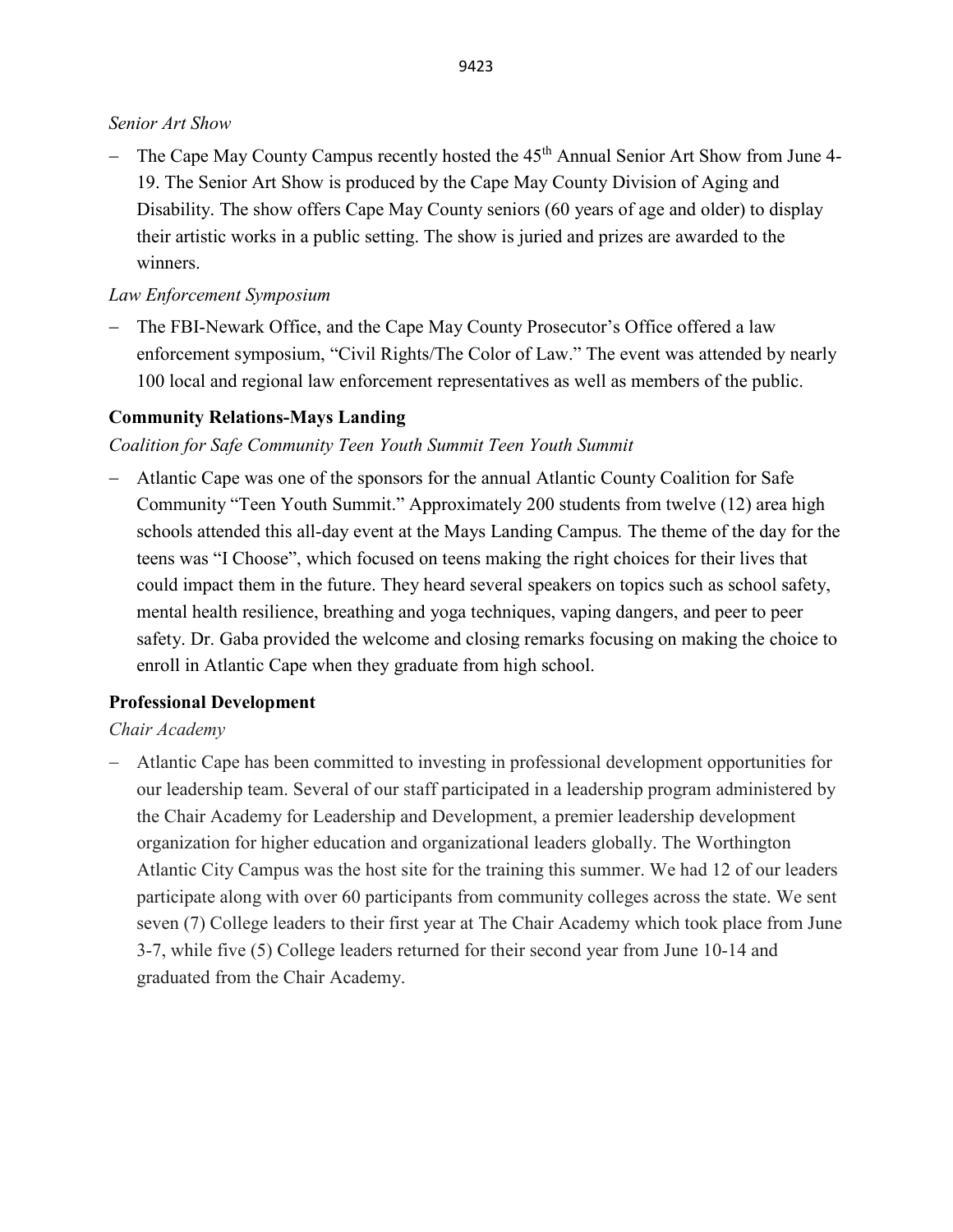## **Finance**

*SOIL Program*

The College began participating in the New Jersey Division of Taxation's "Set-off of Individual Liability (SOIL)" program about 18 months ago for collection of past due student receivables. The Bursar's Office, led by Kathy Landau, initiated and administers the program. This year was the first year that the College's claims were matched against the current tax season's returns. Over the past week, we received over **\$200,000** recovered through the SOIL program which reduces student payments due/receivables. Since inception, we have collected about **\$220,000**. This will have a positive impact on our year-end bad debt reserve.

## **Inside the College**

− L. Batchelor presented information about the launch and features of the College's new website.

## VI. COMMENTS FROM THE PUBLIC

- − Chairperson Mento called for comments from the public on agenda items.
- − None noted.

## VII. CONSENT RESOLUTONS

McAlister read the following consent resolutions.

## **Res. #103 Approve: Regular Session Minutes (May 28, 2019)**

## **Res. #115**

## **RESOLUTION TO GRANT ACADEMIC AFFAIRS PERMISSION TO OFFER THE MEDICAL LABORATORY TECHNOLOGY, A.A.S. DEGREE IN EXCESS OF 60 CREDITS**

**WHEREAS**, legislation N.J.S.A. 18A:62-57 mandates that the standard number of credit hours required for the award of an associate degree from a county college is 60 credit hours beginning fall 2019, and;

**WHEREAS**, N.J.S.A. 18A:62-58 mandates that the governing board of a public institution of higher education, in consultation with the Secretary of Higher Education, may approve exceptions to the credit hour requirements, and;

**WHEREAS**, the Medical Laboratory Technology, A.A.S. degree program is offered jointly through a consortium agreement with Mercer County Community College, and;

**WHERAS**, this program is accredited by the National Accrediting Agency for Clinical Laboratory Sciences (NAACLS), and;

**WHEREAS**, the need to exceed 60 credits is due to mandatory clinical hours and the consortium agreement with Mercer County Community College.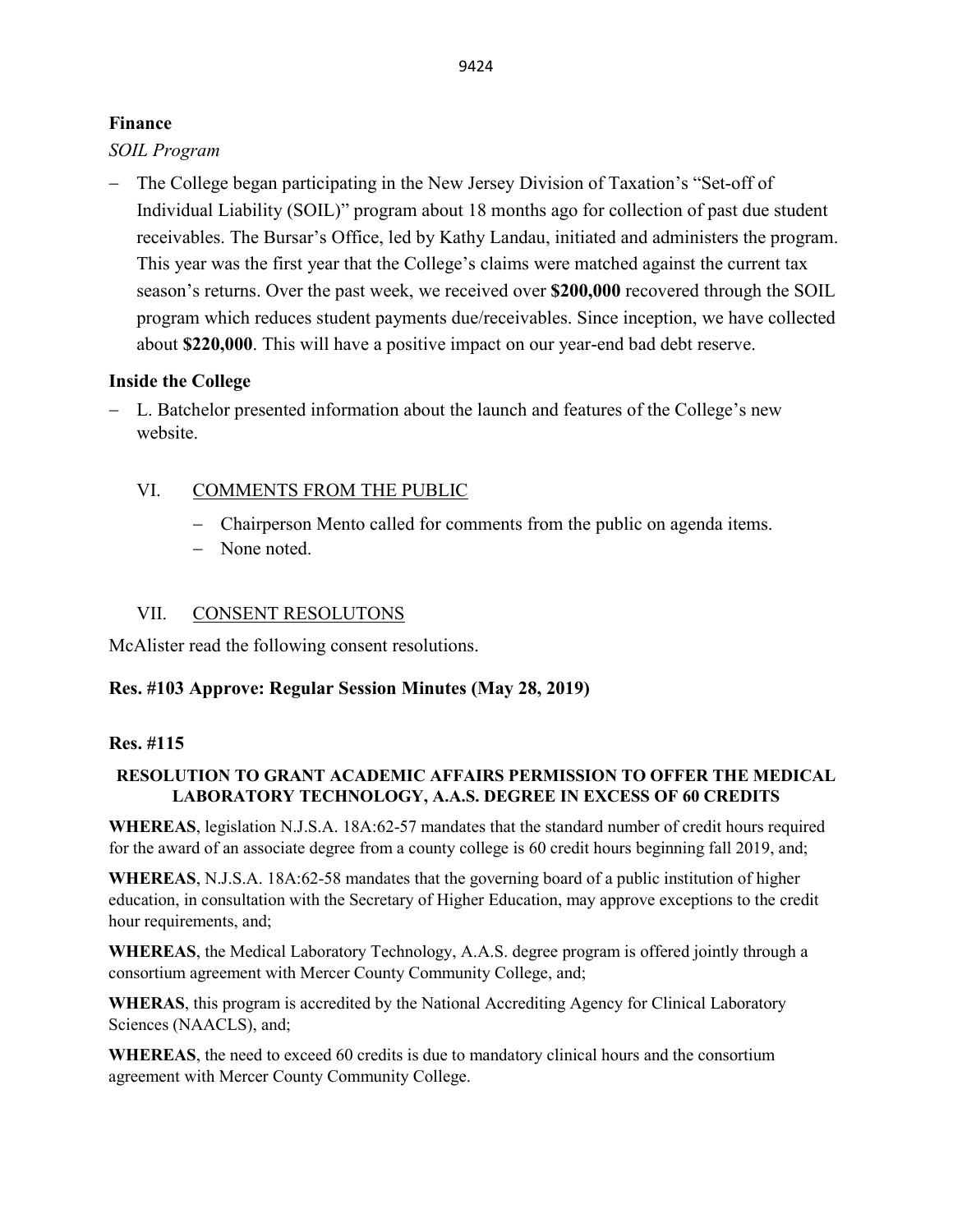**THEREFORE BE IT RESOLVED** that the Board of Trustees herby authorizes the college to offer the Medical Laboratory Technology, A.A.S. degree in excess of 60 credits beginning, September 3, 2019.

#### **Res. #116**

#### **RESOLUTION TO GRANT ACADEMIC AFFAIRS PERMISSION TO OFFER RADIOLOGIC TECHNOLOGY, A.A.S. DEGREE IN EXCESS OF 60 CREDITS**

**WHEREAS**, legislation N.J.S.A. 18A:62-57 mandates that the standard number of credit hours required for the award of an associate degree from a county college is 60 credit hours beginning fall 2019, and;

**WHEREAS**, N.J.S.A. 18A:62-58 mandates that the governing board of a public institution of higher education, in consultation with the Secretary of Higher Education, may approve exceptions to the credit hour requirements, and;

**WHEREAS**, Radiologic Technology, A.A.S. Degree program is accredited by the Joint Review Committee on Education in Radiologic Technology (JRCERT) and the NJ Department of Environmental Protection, Bureau of X-ray Compliance, and;

**WHEREAS**, the degree is offered in partnership with Shore Medical Center School of Radiologic Technology (SMC-SRT), and;

**WHEREAS**, the need to exceed 60 credits is due to mandatory clinical hours and the partnership agreement with SMC-SRT.

**THEREFORE BE IT RESOLVED** that the Board of Trustees herby authorizes the college to offer the Radiologic Technology, A.A.S. Degree in excess of 60 credits beginning, September 3, 2019.

#### **Res. #117**

## **RESOLUTION TO GRANT ACADEMIC AFFAIRS PERMISSION TO OFFER NURSING, A.A.S. DEGREE IN EXCESS OF 60 CREDITS**

**WHEREAS**, legislation N.J.S.A. 18A:62-57 mandates that the standard number of credit hours required for the award of an associate degree from a county college is 60 credit hours beginning fall 2019, and;

**WHEREAS**, N.J.S.A. 18A:62-58 mandates that the governing board of a public institution of higher education, in consultation with the Secretary of Higher Education, may approve exceptions to the credit hour requirements, and;

**WHEREAS**, Nursing, A.A.S. Degree program is accredited by the N.J. Board of Nursing and the Accrediting Commission for Education in Nursing, and;

**WHEREAS**, the need to exceed 60 credits is due to mandatory clinical practice hours.

**THEREFORE BE IT RESOLVED** that the Board of Trustees herby authorizes the college to offer the Nursing, A.A.S. Degree in excess of 60 credits beginning, September 3, 2019.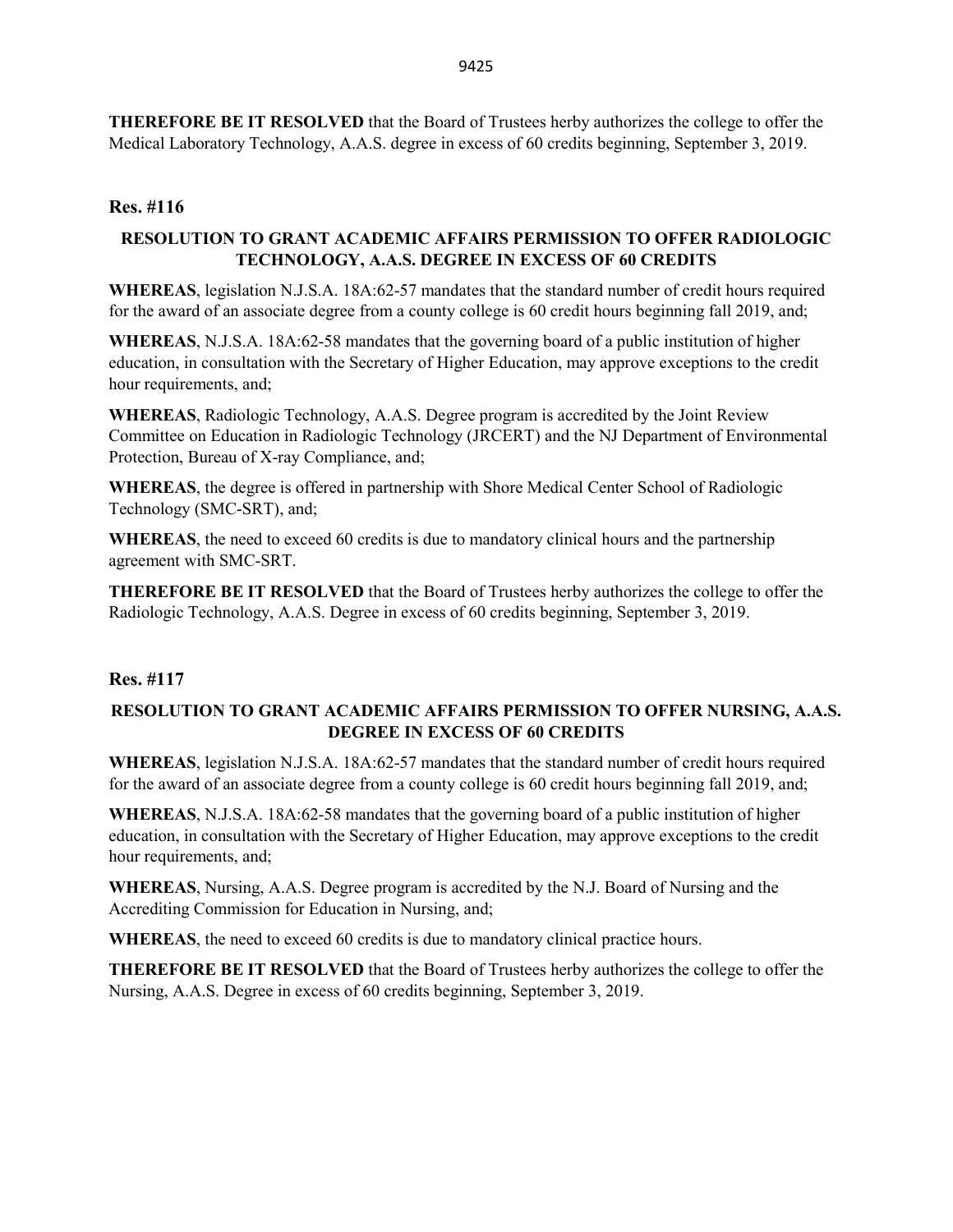## **Res. #105**

#### **Personnel Action**

It is respectfully requested, upon the recommendation of the President, that the Board approve the following:

#### Appointment

**Julie Schmedding,** Office Coordinator, EOF at an annual salary of \$37,615 effective July 1, 2019.

**Robyn Berenato**, Admissions and Enrollment Specialist, Admissions, at an annual salary of \$37,615 effective July 1, 2019.

#### Faculty Promotions

**Keith Forrest**, from Associate Professor, Communication to Professor, Communication effective September 3, 2019 at a salary increase from \$64,631 to \$73,858.

#### Title Change

**Timothy Cwik,** from Interim Division Chair, Aviation Studies to Division Chair, Aviation Studies at his current base salary effective June 26, 2019.

**Tammy DeFranco,** from Director, Cape May County Campus Student Services and Campus Management to Director, Student Affairs Cape May County Campus at her current base salary effective June 26, 2019.

#### Reclassification

**Maria Giordano,** from Office Assistant, Financial Aid to Specialist, Financial Aid with a base salary increase from \$37,545 to \$39,422 effective June 26, 2019.

**Myrna Morales Keklak,** Division Chairperson, Nursing and Health Sciences to Assistant Dean, Nursing and Health Sciences with a base salary increase from \$66,159 to \$84,021 effective June 26, 2019.

**August Daquila**, Chief Business Officer, with a base salary increase from \$101,956 to \$107,054, effective July 1, 2019.

**Vita Stovall** from Specialist, Student Services Worthington Atlantic City Campus to Program Coordinator, Student Affairs Worthington Atlantic City Campus with a base salary increase from \$47,053 to \$49,406 effective June 26, 2019.

#### **Res. #106**

#### **Award of Bids**

| <b>Number</b>      | <b>Item and Vendor Information</b>                                                                    | Amount                          |
|--------------------|-------------------------------------------------------------------------------------------------------|---------------------------------|
| <b>OQ166</b>       | Continuing Education Guide<br><b>Trumbull Printing</b><br>Trumbull, CT                                | \$21,504.00                     |
| <b>RFP225</b>      | Media Buying<br>JL Media<br>Union, NJ                                                                 | \$250,000.00<br>(not to exceed) |
| <b>Bid Ex. 825</b> | Professional Services, Database Hosting<br>5 year contract<br>Entech Engineering, Inc.<br>Reading, PA | \$35,000.00                     |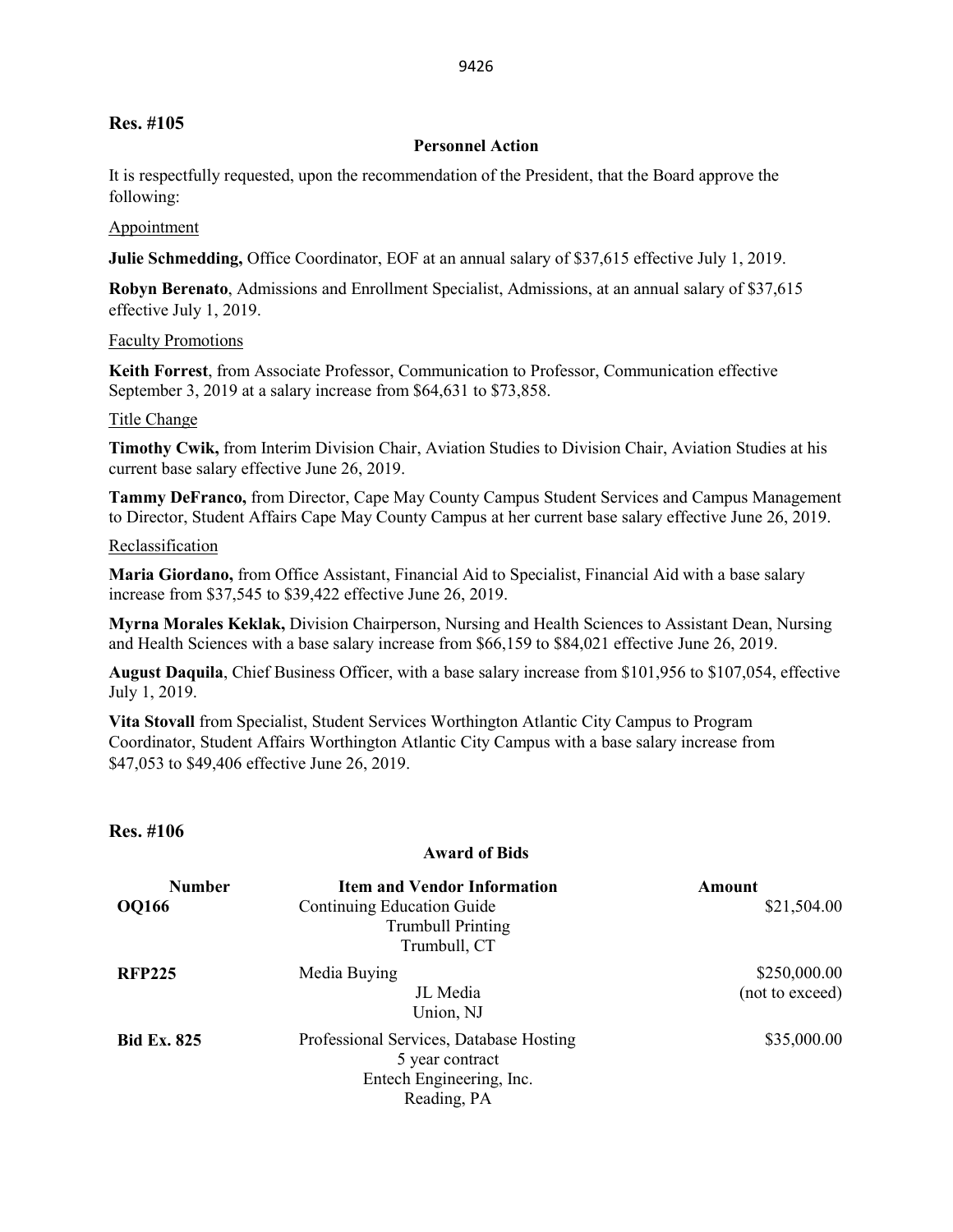| <b>Number</b><br><b>Bid Ex. 826</b> | <b>Item and Vendor Information</b><br>NJCCC Membership<br>New Jersey Council of County Colleges<br>Trenton, NJ                                                                                                                                                                                                                                                                     | <b>Amount</b><br>\$47,758.00 |
|-------------------------------------|------------------------------------------------------------------------------------------------------------------------------------------------------------------------------------------------------------------------------------------------------------------------------------------------------------------------------------------------------------------------------------|------------------------------|
| <b>Bid Ex. 828</b>                  | J-Building Flooring<br>Frank Mazza and Sons, Inc.<br>Hammonton, NJ                                                                                                                                                                                                                                                                                                                 | \$149,894.49                 |
| <b>Bid 1850</b>                     | <b>Custodial Supplies</b><br>Home Depot<br>Mt. Laurel, NJ<br>South Jersey Paper<br>Vineland, NJ<br>Dispose N' Save<br>Monroe, NY<br>Hillyard<br>Warminster, PA<br><b>United Sales</b><br>Brooklyn, NY<br>Central Poly<br>Linden, NJ<br><b>Office Basics</b><br>Boothwyn, PA<br>Joseph Gartland<br>Bellmawr, NJ<br>Bio-Shine<br>Spotswood, NJ<br>General Chemical<br>Moorestown, NJ | \$40,806.57                  |
| <b>Bid 1852</b>                     | Paper & Envelopes<br><b>Office Basics</b><br>Boothwyn, PA<br>Paper Mart<br>East Hanover, NJ                                                                                                                                                                                                                                                                                        | \$47,784.20                  |
| <b>Bid 1855</b>                     | Elevator Maintenance, 5 year contract<br>Tec Elevator<br>Marmora, NJ                                                                                                                                                                                                                                                                                                               | \$88,970.00                  |
| <b>Bid 1856</b>                     | Waste Hauling & Disposal 3 year contract<br>Gold Medal Environmental<br>Sewell, NJ                                                                                                                                                                                                                                                                                                 | \$91,854.00                  |
|                                     |                                                                                                                                                                                                                                                                                                                                                                                    |                              |

Total \$773,571.26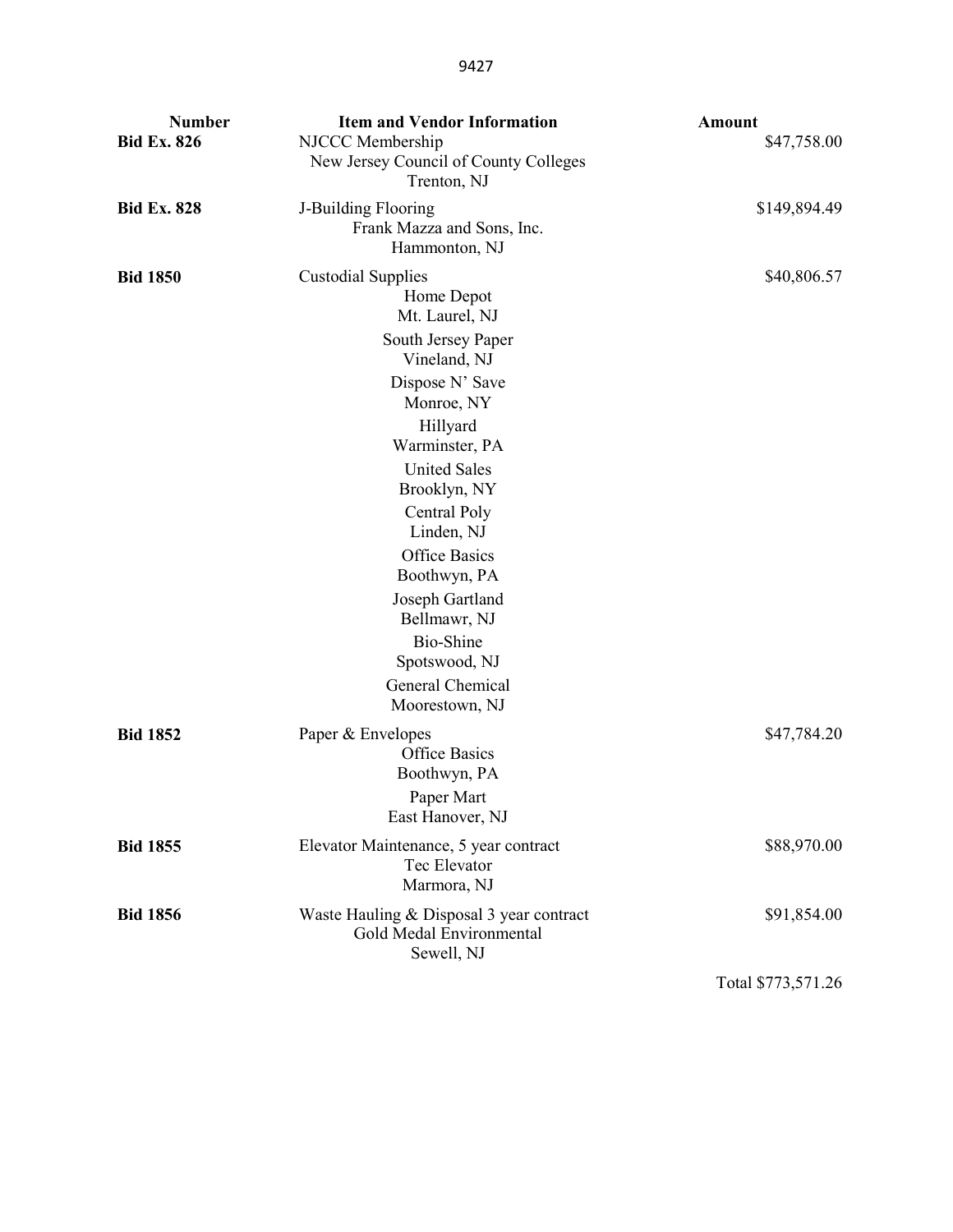#### **Res. #107**

#### **Application and Acceptance of Strengthening Career and Technical Education for the 21st Century Act Funds ("Perkins")**

**WHEREAS,** Atlantic Cape Community College, as a comprehensive community college, seeks to provide career occupational training programs to prepare Atlantic Cape Community College students and other Atlantic and Cape May County residents for employment, and

**WHEREAS,** the Strengthening Career and Technical Education for the 21<sup>st</sup> Century Act ("Perkins") is a Federally authorized Grant whose aim is to increase the academic achievement of career and technical education students and strengthen the connections between secondary and post-secondary education, and

**WHEREAS,** on May 30, 2019, the College submitted its Phase I resubmission of the application with the State of New Jersey Department of Education for Perkins grant funding in the amount of \$591,159 for the fiscal year ending June 30, 2020, and

**WHEREAS,** on June 14, 2019, the State of New Jersey Department of Education notified Atlantic Cape Community College that its Phase I of the application was in "substantially approvable form," and will then proceed to file its Phase II of the application.

**WHEREAS,** after the State of New Jersey Department of Education notifies Atlantic Cape Community College that its Phase II of the application is in "substantially approvable form," then as a consequence, obligations against these funds are permissible effective that date.

**NOW, THEREFORE BE IT RESOLVED,** that the Board of Trustees of Atlantic Cape Community College hereby approves the application of and acceptance of the Strengthening Career and Technical Education for the  $21<sup>st</sup>$  Century Act funds.

#### **Res. #108**

## **Grant-To Apply Labor and Workforce Development's Workforce Innovation and Opportunity Act (WIOA) Title II**

**WHEREAS**, the State of New Jersey Dept. of Labor and Workforce Development is soliciting applications for Workforce Innovation and Opportunity Act (WIOA) Title II, Adult Education and Family Literacy Consolidated Adult Basic Skills and Integrated English Literacy and Civics Education Grant Programs-FY 18, 19 and 20, and;

**WHEREAS**, the Board of Trustees approved Resolution #107 at the March 28, 2017 meeting to submit an application to the State for FY 18, 19 and 20, to provide adult basic education, literacy, and English as a second language services in Atlantic County and Cape May County, applying for these funds as a single entity in Atlantic County and as a lead agency with Cape May County Technical School District as a partner in Cape May County, and;

**WHEREAS**, Workforce Innovation and Opportunity Act (WIOA) Title II, Adult Education and Family Literacy Consolidated Adult Basic Skills and Integrated English Literacy and Civics Education Grant Programs, Fiscal Year 2020 will provide Atlantic County with a continuation grant of \$463,769 and Cape May County with a continuation grant of \$161,895, over the term of July 1, 2019 – June 30, 2020.

**THEREFORE BE IT RESOLVED** that the Board of Trustees of Atlantic Cape Community College hereby grants approval to submit an application to the State of New Jersey Dept. of Labor and Workforce Development's Workforce Innovation and Opportunity Act (WIOA) Title II, Adult Education and Family Literacy Consolidated Adult Basic Skills and Integrated English Literacy and Civics Education Grant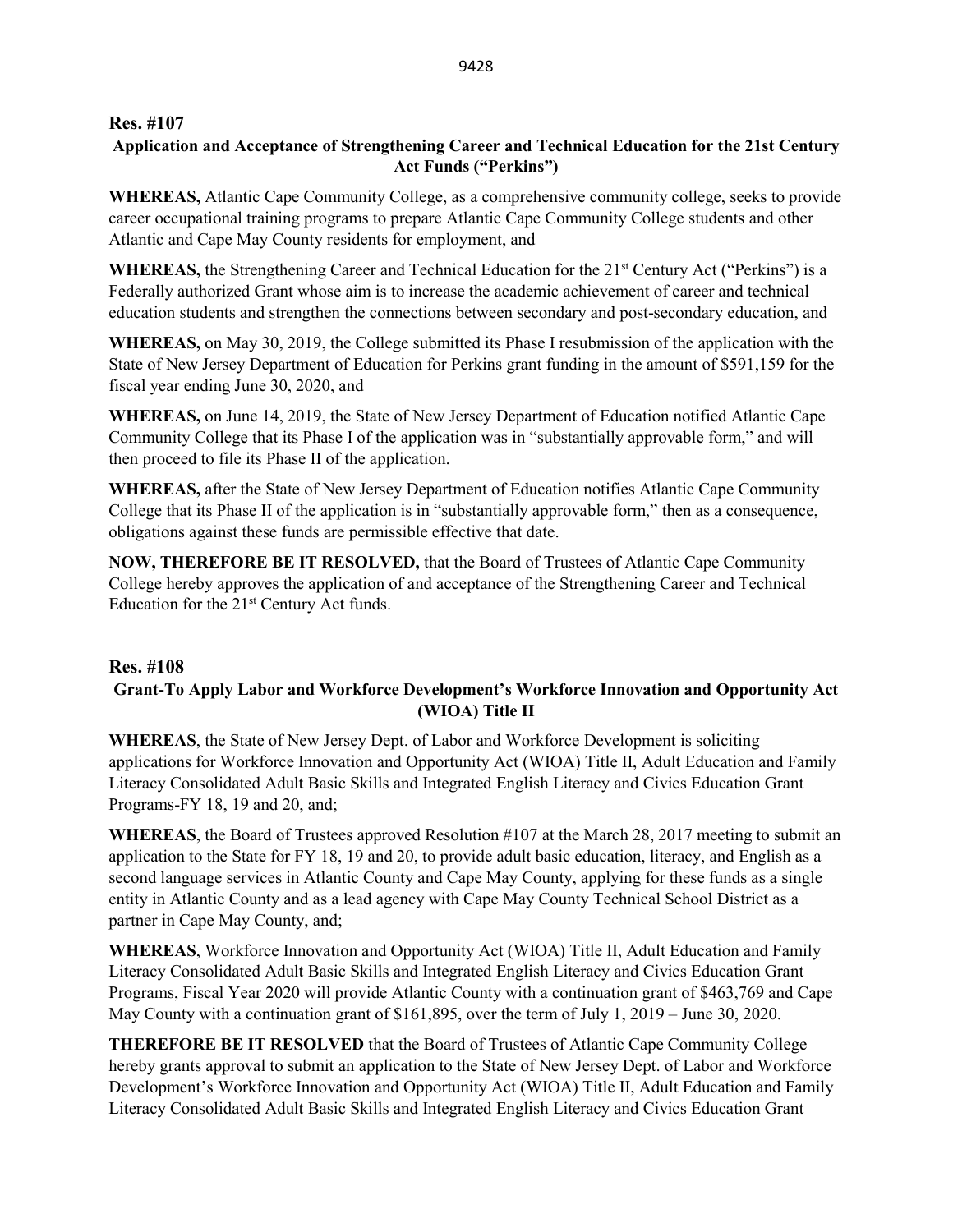Programs, Fiscal Year 2020 to provide adult basic education, literacy, and English as a second language services in Atlantic County and Cape May County, applying for these funds as a single entity in Atlantic County and as a lead agency with Cape May County Technical School District as a partner in Cape May County, requesting a continuation grant of \$463,769 for Atlantic County and a continuation grant of \$161,895 for Cape May County, over the term of July 1, 2019 – June 30, 2020.

#### **Res. #109**

## **Educational Opportunity Fund (EOF)**

**WHEREAS**, the State of New Jersey, Office of the Secretary of Higher Education has allocated \$223,625 to Atlantic Cape for the FY20 Educational Opportunity Fund (EOF) contract Article IV – Academic Year Support, and;

**WHEREAS**, the purpose of the EOF program is to provide an opportunity for higher education to disadvantaged New Jersey residents who would not be able to attend college without financial assistance and special support services that are part of the EOF program, and;

**WHEREAS**, the FY20 EOF contract will provide Atlantic Cape with \$223,625 for Article IV – Academic Year Support to provide special support services that are part of the EOF Program over the term of June 1, 2019 through June 30, 2020.

**THEREFORE BE IT RESOLVED** that the Board of Trustees of Atlantic Cape Community College hereby grants approval to submit a budget to, and to accept a contract from, the State of New Jersey, Office of the Secretary of Higher Education FY20 Educational Opportunity Fund Article IV – Academic Year Support, with funding of \$223,625 to be awarded over the term of June 1, 2019 through June 30, 2020.

#### **Res. #110**

#### **Resolution Authorizing the Award of a Contract for Insurance**

Multi-Peril/Commercial, Data Security Liability, E & O, Umbrella, Environmental, Excess Flood, Non-Owned Aircraft Liability and Builders Risk

**WHEREAS**, under New Jersey Community College Contract Law 18A:64A-25.5 section 11 a contract for insurance may be negotiated or awarded without public advertising for bids; and

**WHEREAS**, the Purchasing Office has determined and certified in writing that the value of the acquisition will exceed the Pay to Play Requirements of \$17,500, and

**WHEREAS**, the prices documented represent the contract for Fiscal Year 2020, and

**WHEREAS**, Borden Perlman has submitted a proposal to the NJ Community College Insurance Pool dated May 23, 2019 indicating they will provide coverage at the following premiums:

| <b>Insurance Type</b>   | Premium   |
|-------------------------|-----------|
| Multi-Peril/Commercial  | \$283,158 |
| Data Security Liability | \$11,441  |
| Umbrella                | \$10,417  |
| E & O                   | \$78,249  |
| Environmental           | \$7,757   |
| Excess                  | \$15,401  |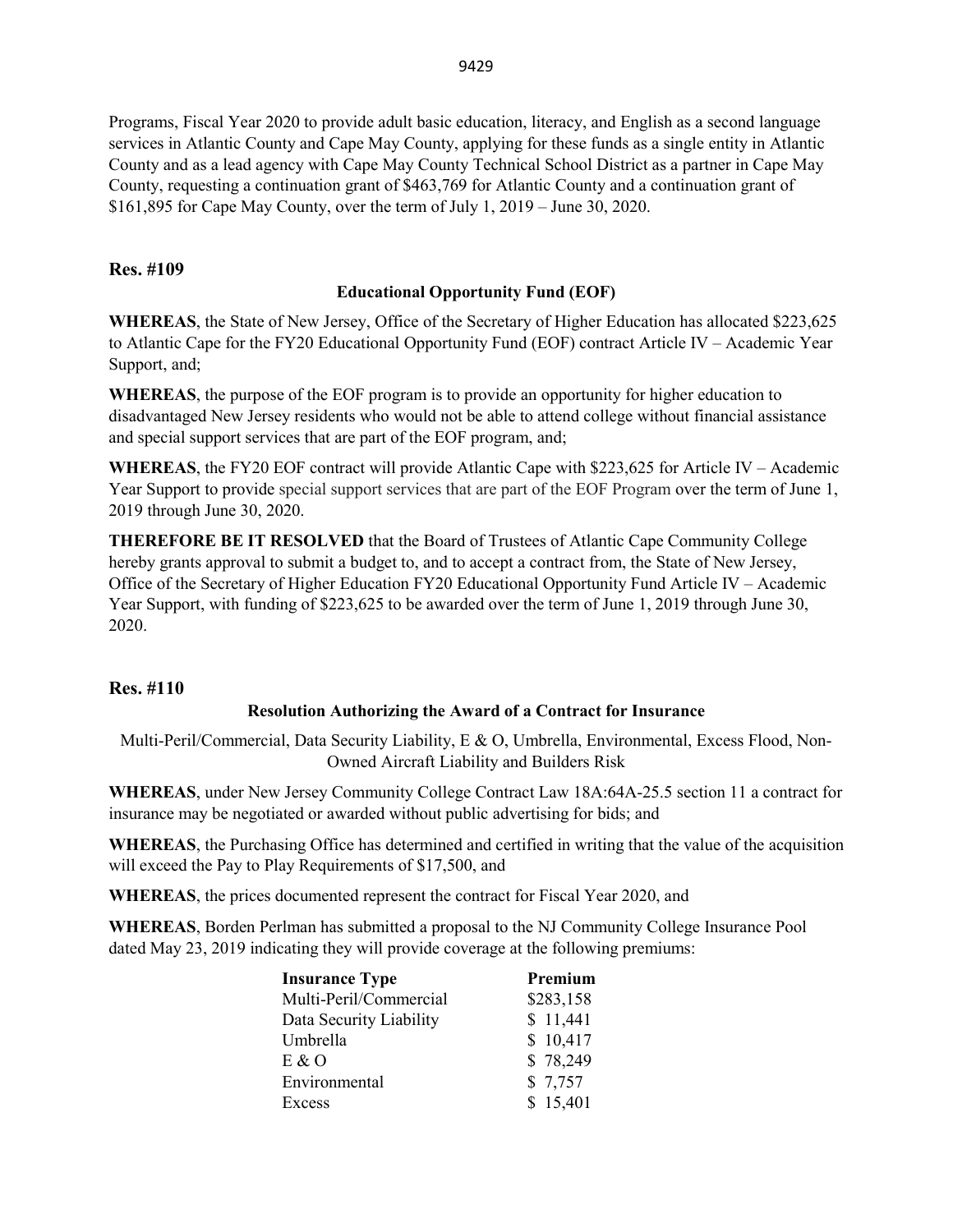| Included in above   |
|---------------------|
| \$18,000 (estimate) |
|                     |
|                     |

, and;

**WHEREAS**, the Borden Perlman did seek competitive pricing on behalf of the insurance consortium, and

**WHEREAS**, Borden Perlman has completed and submitted a Business Entity Disclosure Certification which certifies that Borden Perlman has not made any reportable contributions to a political or candidate committee in Atlantic County or Cape May County in the previous one year, and that the contract will prohibit Borden Perlman from making any reportable contributions through the term of the contract.

**NOW THEREFORE BE IT RESOLVED** that the board of Trustees of Atlantic Cape Community College authorizes a contract with Borden Perlman as described herein, and

**BE IT FURTHER RESOLVED** that the Business Disclosure Entity Certification and the Determination of Value be placed on file with this resolution.

#### **Res. #111**

#### **Resolution Authorizing the Award of a Contract for New Jersey Community College Worker's Compensation Insurance Pool**

**WHEREAS**, the College has adopted a resolution dated June 23, 1987, agreeing to become a participant in the New Jersey Community College Insurance Pool, and;

**WHEREAS**, the College agreed to participate as a member of the Pool and contribute such sums and pay such assessments into the Pool that are required for the administration costs and claims for Worker's Compensation coverage (see attached), and;

**WHEREAS**, said estimated assessment for FY 2019-2020 is \$160,563, and;

**WHEREAS**, Pay to Play requirements do not apply to this contract.

**THEREFORE BE IT RESOLVED** that the College remit the assessment of \$160,563 to the New Jersey Community College Insurance Pool for the New Jersey Community College Insurance Pool Worker's Compensation Fund.

#### **Res. #112**

#### **Resolution to Retain Legal Counsel**

**WHEREAS**, under New Jersey Community College Contract Law a formal agreement for professional legal services may be negotiated or awarded without public advertising for bids, and;

**WHEREAS**, Atlantic Cape Community College has determined and certified, in writing, that the value of this acquisition will exceed \$17,500, and;

**WHEREAS**, in addition to advising the Board and administration on local, state and federal regulatory requirements, Mr. Greco has served the trustees and college community effectively as an legal advisor, mediator, spokesperson and contract administrator, and;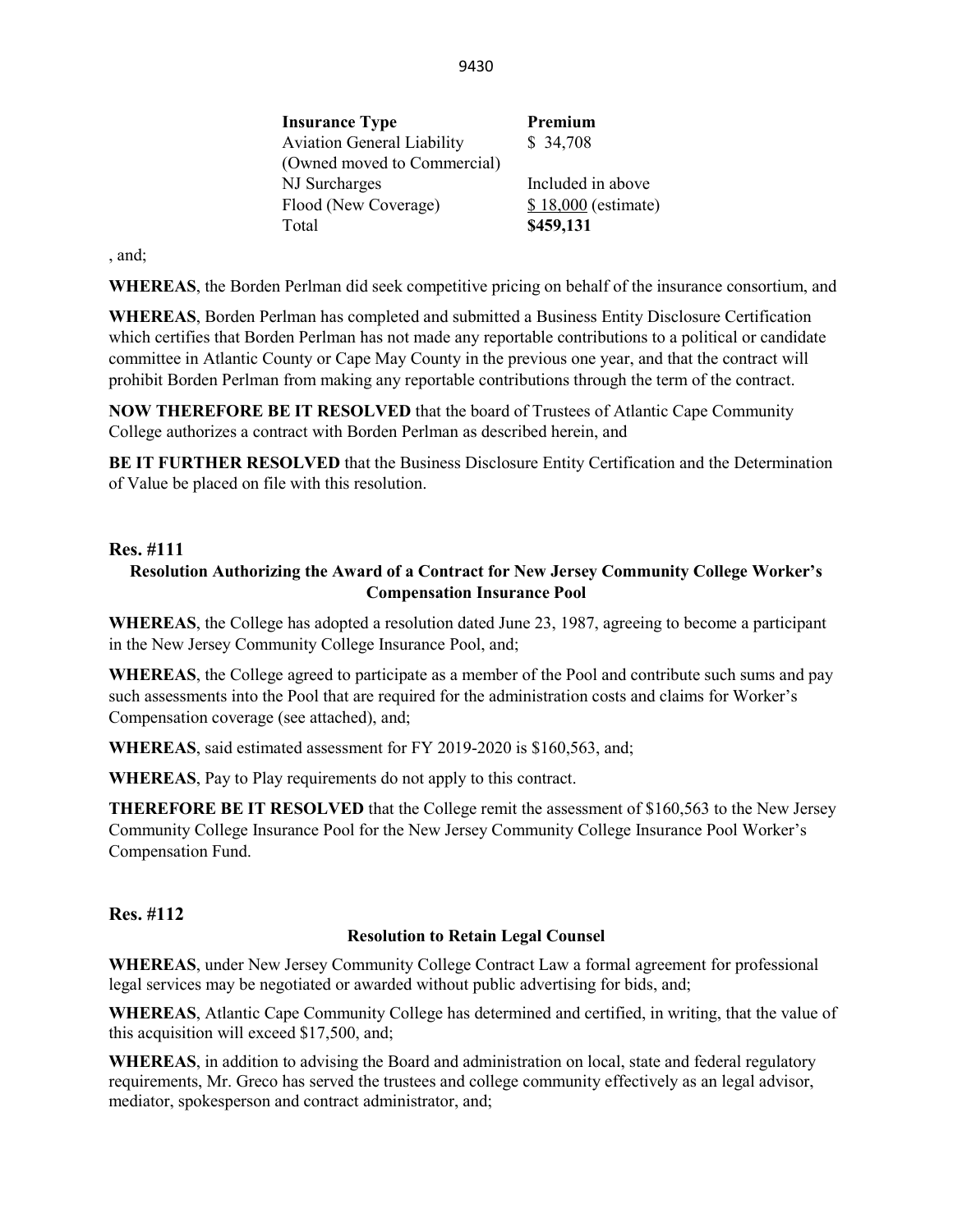**WHEREAS**, his expertise has guided the institution through legal matters and minimized financial exposure when action was taken against the college, and;

**WHEREAS**, Louis J. Greco, Esq., will continue to provide legal counsel for a retainer fee of \$46,916.00 per annum and an hourly rate of \$137.13 for litigation and off campus hearings, and;

**WHEREAS**, Atlantic Cape Community College has completed and submitted a Business Entity Disclosure Certification which indicates that Mr. Greco has not made any reportable contributions to a political committee or candidate in Atlantic or Cape May counties during the previous year, and that the 2019-2020 legal services contract prohibits Mr. Greco from making reportable contributions, and;

**WHEREAS**, the term of this contract is one year*,* effective July 1, 2019 and ending June 30, 2020.

**THEREFORE BE IT RESOLVED**, upon the recommendation of the President, the Board authorizes a one-year legal services contract with Louis J. Greco, Esq.

#### **Res. #118**

#### **Resolution Authorizing the Award of a Contract for Student Insurance - Accident and Catastrophic for Sports**

**WHEREAS**, under New Jersey Community College Contract Law, a contract for Insurance may be negotiated or awarded without public advertising for bids, and;

**WHEREAS**, the Purchasing Office has determined and certified in writing that the value of the acquisition should exceed the Pay to Play requirements of \$17,500, and;

**WHEREAS**, the term of this contract is one year, and;

**WHEREAS**, T.L. Groseclose Associates have submitted a proposal indicating they will provide Student Insurance per the attached schedules with the same rates as the prior year, and;

**WHEREAS**, T.L. Groseclose Associates have completed and submitted a Business Entity Disclosure Certification which certifies that T.L. Groseclose Associates have not made any reportable contributions to a political or candidate committee in Atlantic County or Cape May County in the previous one year and that the contract will prohibit T.L. Groseclose Associates from making any reportable contributions through the term of the contract.

**THEREFORE BE IT RESOLVED** that the Board of Trustees of Atlantic Cape Community College authorizes a contract with T.L. Groseclose Associates as described herein.

**BE IT FURTHER RESOLVED** that the Business Disclosure Entity Certification and the Determination of Value be placed on file with this resolution.

**Res. #119**

#### **Banking Services Agreement**

**WHEREAS**, the college sought competitive proposals for banking services, and;

**WHEREAS**, four proposals were received and reviewed (see attached), and;

**WHEREAS**, the proposal provided by OceanFirst Bank best fits the college's specifications for banking services and does so most cost-effectively.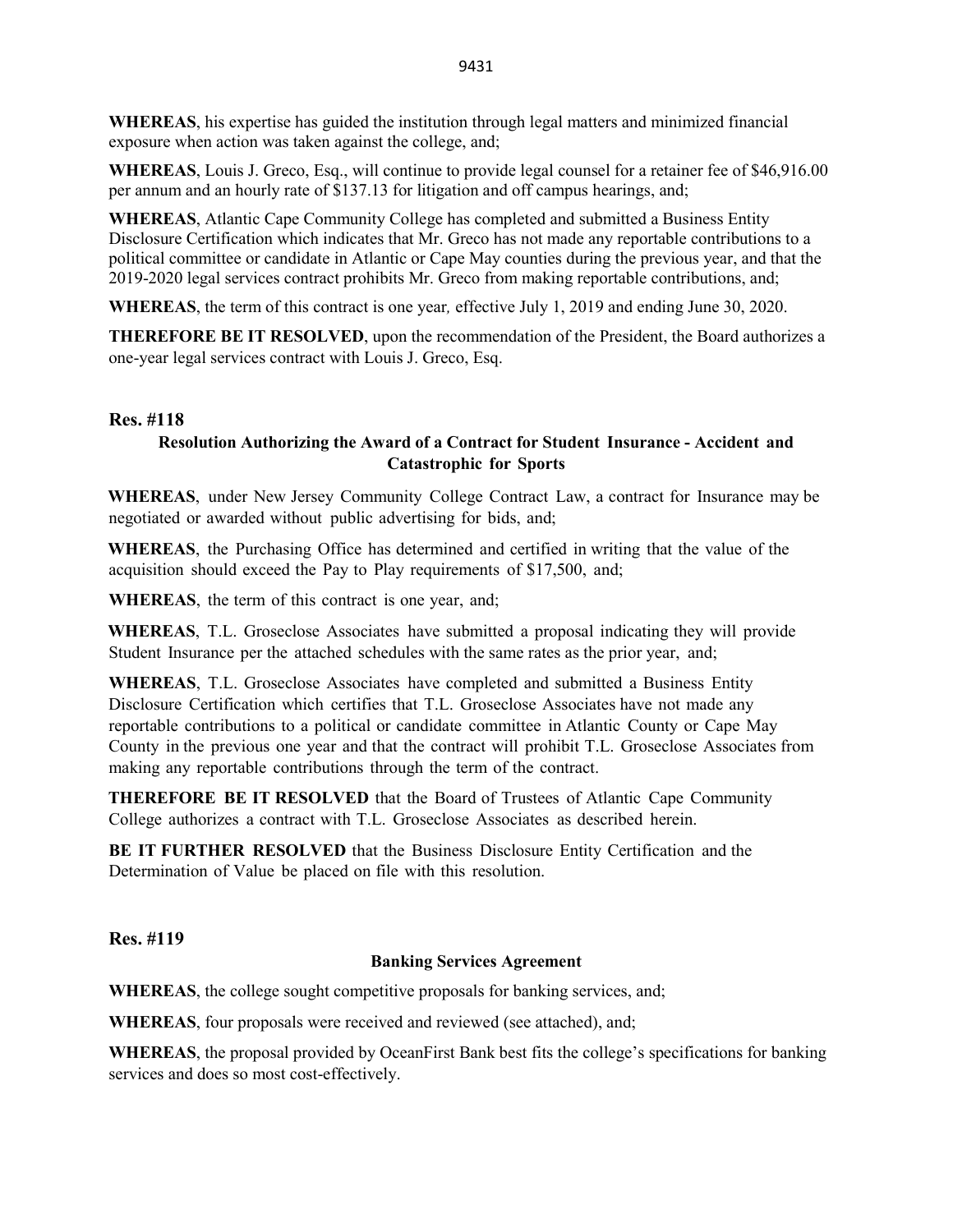**THEREFORE BE IT RESOLVED** that the college accept the proposal from OceanFirst Bank for banking services and enter into a two-year agreement.

#### **Res. #120 RESOLUTION AUTHORIZING THE AWARD OF A CONTRACT FOR ELLUCIAN/DATATEL FAIRFAX, VA BID EXEMPT 829 Five Year Software Maintenance**

**WHEREAS**, under New Jersey Community College Contract Law, a Contract for providing goods or services for the use, support or maintenance of proprietary computer hardware, software, peripherals and system development for the hardware may be negotiated or awarded without public advertising for Bids, and;

**WHEREAS**, the Board had originally approved the purchase of Ellucian administrative software, and;

**WHEREAS**, the Board had approved extending the contract for five years in 2014, and;

**WHEREAS**, the College has received a proposal for a five year contract for renewals of specific software maintenance and support services from Ellucian for an estimated amount of \$3,024,459, and;

**WHEREAS**, Ellucian has offered a max increase, up to 5%, guarantee on specific maintenance packages for some products, and;

**WHEREAS**, Ellucian has offered a max increase, up to 3%, guarantee on specific maintenance packages for some products, and;

**WHEREAS**, Ellucian has offered a value added option which discounts the purchase and maintenance for products the College is seeking, and;

**WHEREAS**, acceptance of the five year package would provide savings for the college, and;

**WHEREAS**, the Chief Business Officer has determined that the value of the total aggregate dollars to Ellucian will exceed \$17,500 and therefore fall under NJ Pay to Play regulations, and;

**WHEREAS**, the anticipated term of this contract is five years as approved by this governing body, and;

**WHEREAS**, Ellucian of Fairfax, VA has completed and submitted a Business Entity Disclosure Certification which certifies that Ellucian has not made any reportable contributions to a political or candidate committee in the Counties of Atlantic and Cape May in the previous one year, and that the contract will prohibit Ellucian from making any reportable contributions through the term of the contract.

**NOW THEREFORE BE IT RESOLVED** that the Board of Trustees of Atlantic Cape Community College authorizes August Daquila, Chief Business Officer, to enter into a contract with Ellucian as described herein.

**BE IT FURTHER RESOLVED** that the Business Disclosure Entity Certification will be placed on file with this resolution.

Ellucian Fairfax, VA **\$3,024,459**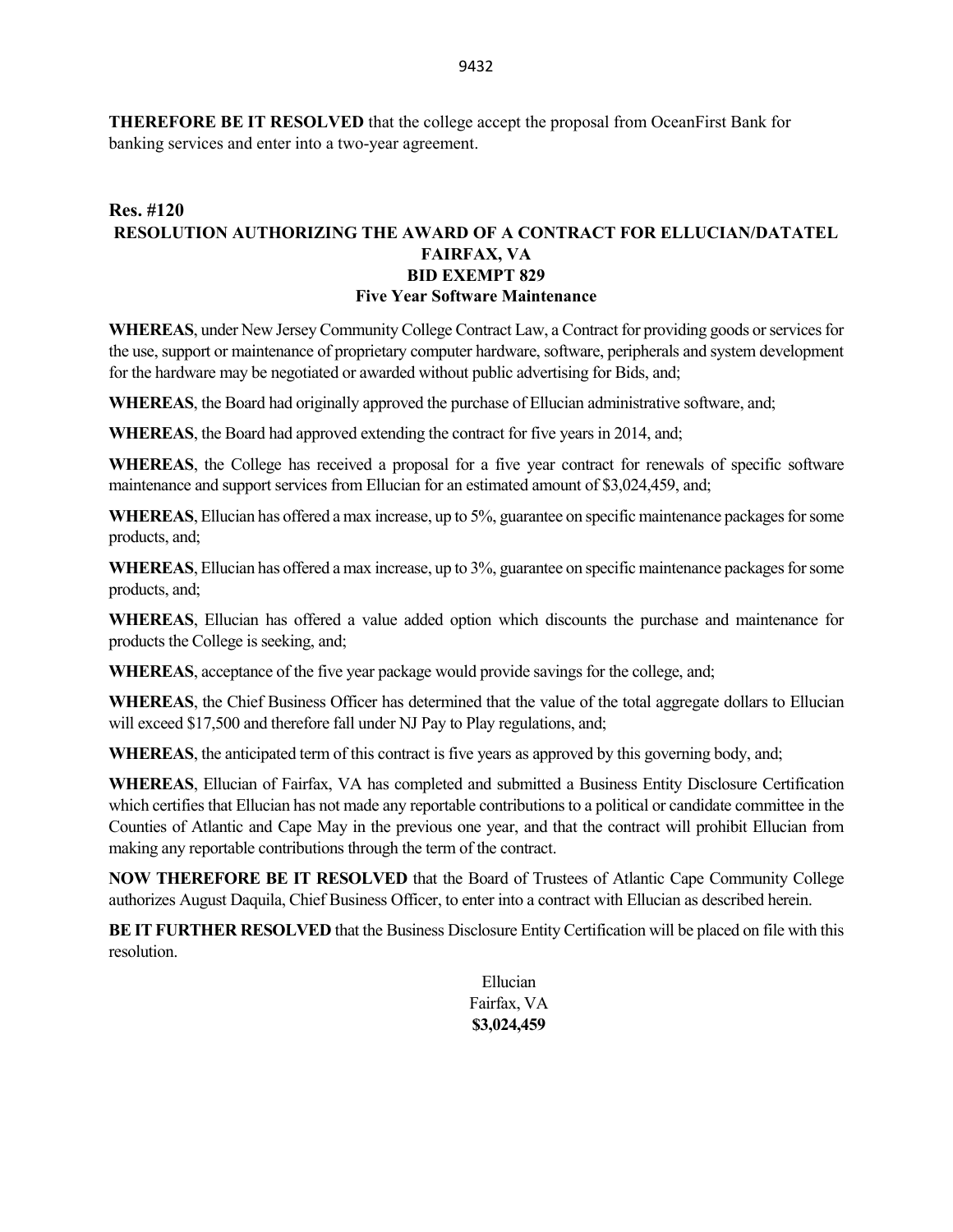## **Res. #122 Executive Session**

-Trustee Lefke motioned to approve consent resolutions, Trustee Money seconded.

ROLL CALL:

ALL AYES NO NAYS NO ABSTENTIONS

Motion carried.

## VIII. BUDGET REPORT

Trustee Byrne provided a budget report as part of the regular resolutions.

## IX. REGULAR RESOLUTIONS

## **Res. #104 FY19 Financial Statement for eleven months ended May 31, 2019.**

Trustee Byrne reported the following:

- − As of May 31, 2019, the College has earned 96.15% of budgeted revenues and expended 88.45% of budgeted expenditures. FY19 enrollment is within (719) credits of the 109,619 budget. In total, revenue is tracking up 0.5% versus a budgeted increase of 0.1%, and expenses are tracking 2.0% less than last year compared to a 0.9% budgeted decrease. The budgeted margin this year compared to last year is up 38.4%.
- − Finance will be working on year-end entries which could be material, such as the allowance for bad debt. The PERS employer liability will not be final until the State of New Jersey PERS report is published which is usually not until the Fall. The final FY19 net margin will be contingent upon the final month's revenues and expenses and year-end accruals/ adjustments.
- − The FY19 Audit Entrance Conference was held during the BFA committee meeting to review the audit plan. Field work is expected to begin at the end of August.
- − Trustee Byrne motioned to approve Resolution #104, Trustee Money seconded.

ROLL CALL: ALL AYES NO NAYS NO ABSTENTIONS

Motion Carried.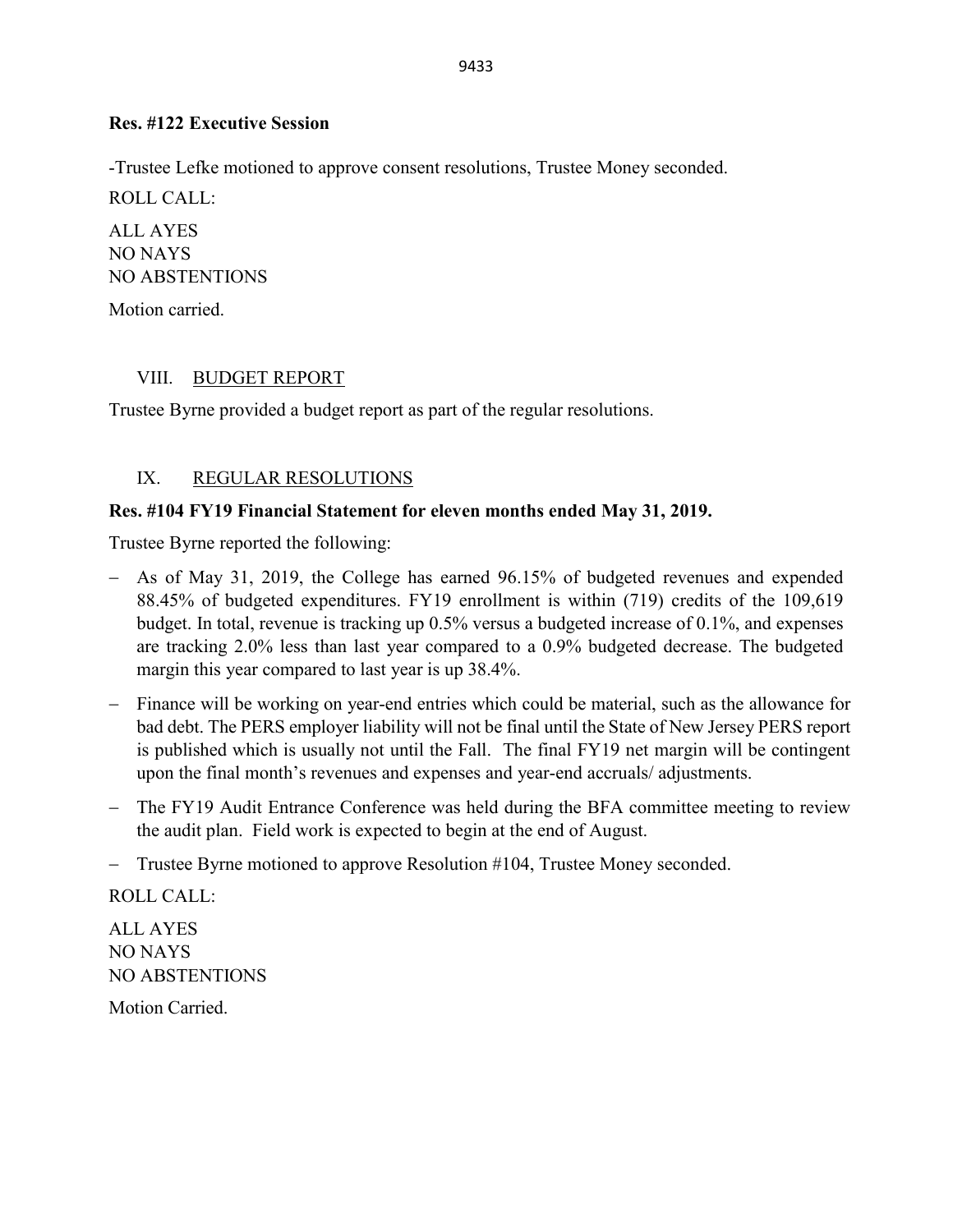#### **Motion to Accept:** FY20 Annual Budget Message

- − Motion to accept the Annual Budget Message for Fiscal Year 2019-2020. Bound copies of the Annual Budget Message were distributed.
- − Trustee Byrne motioned to accept the Annual Budget Message, Trustee Money seconded.

ROLL CALL:

ALL AYES NO NAYS NO ABSTENTIONS

Motion carried.

## **Res. #113**

#### **Personnel Action**

It is respectfully requested, upon the recommendation of the President, that the Board approve the following:

**WHEREAS**, the Board of Trustees of Atlantic Cape Community College gives the College President, Dr. Barbara Gaba, the authority to recall Chef Educators as the Academy of Culinary Arts student enrollment warrants such recalls, and;

**WHEREAS**, this authority is granted as the college continues to monitor enrollment for the Academy of Culinary Arts at Atlantic Cape Community College.

**THEREFORE BE IT RESOLVED**, upon the recommendation of the President, that the Board approve the authority to recall Chef Educators prior to the Board meeting with endorsement at the Board of Trustees' August and/or September 2019 meetings.

- − Trustee Money asked why the President does not have authority to approve appointments until the next Board Meeting in August. He stated that the Board should be considerate of Dr. Gaba's role as College President and certify positions through consent agenda with prior approval of the Executive Board as was done with the Chef Educators.
- Trustee Byrne stated that historically the Board may not have approved appointments made by a President.
- − Trustee Mento stated that as a Board we have a fiduciary responsibility with key responsibility in approving hiring and budgeting. Trustee Mento stated that while she has great respect for Dr. Gaba, the Board should not be rubber stamping personnel actions as part of the process.

− Trustee Coskey motioned to approve Resolution #113, Trustee Walsh seconded.

ROLL CALL:

ALL AYES NO NAYS NO ABSTENTIONS

Motion carried.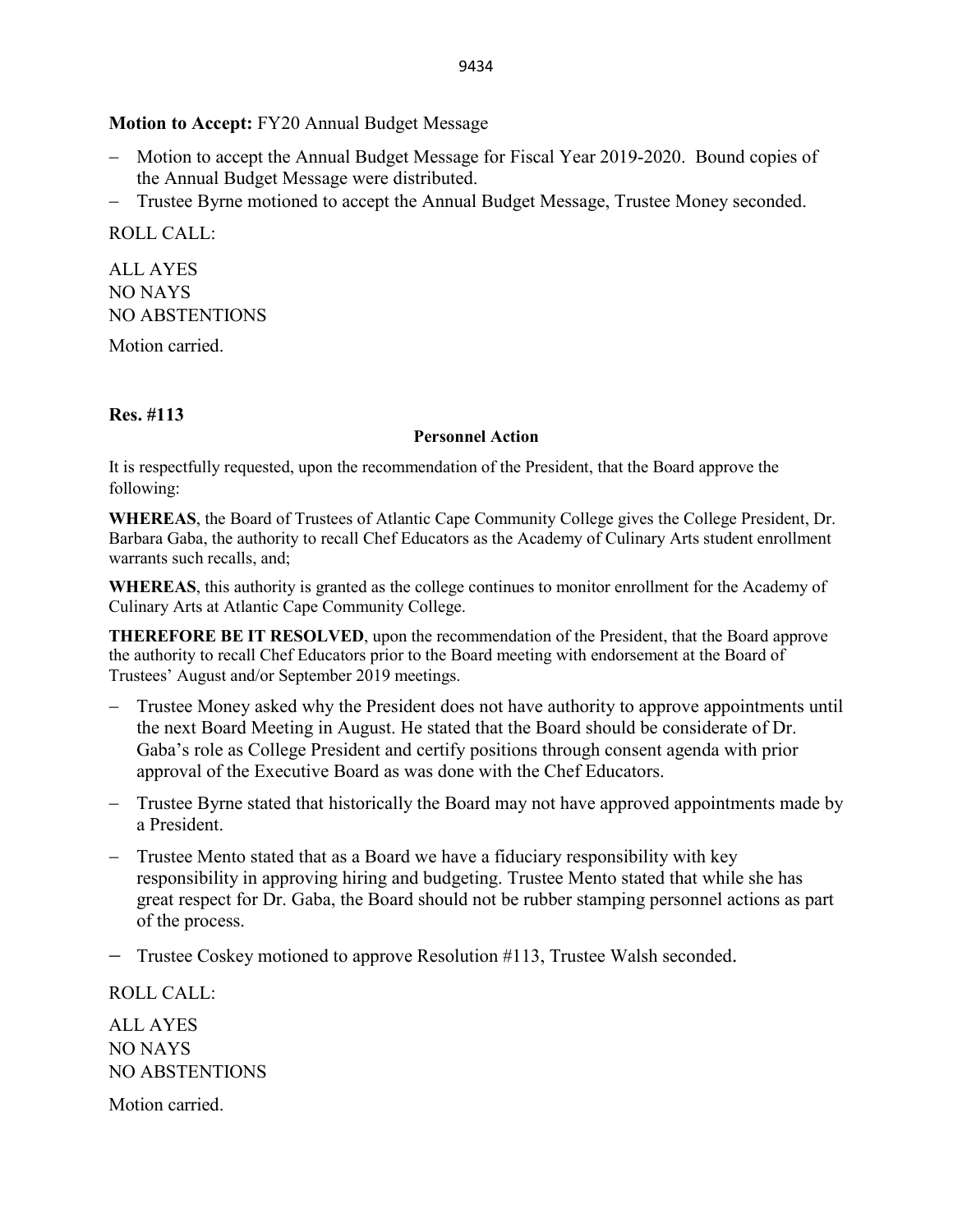#### **Res. #105A**

#### **Retirement Ms. Dorie Keener**

**WHEREAS**, Dorie Keener was hired as Academic Support Services Secretary on January 24, 1994, followed by a series of promotions including Office Assistant, Purchasing in 1997; Program Coordinator, Purchasing in 2000; Senior Manager, Purchasing in 2006; and Director, Business Services in 2010 and;

**WHEREAS**, Ms. Keener's dedication to the college is evident as she has been a recipient of more than 10 Perfect Attendance awards, served as a volunteer for NECC '99, Employee Service Awards and Middle States committees, and served on numerous search committees, and;

**WHEREAS**, Ms. Keener successfully completed the Rutgers' Registered Public Purchasing Program to become a Registered Public Purchasing Specialist in 2007, and;

**WHEREAS**, Ms. Keener's knowledge served the college with exceptional guidance to comply with New Jersey public purchasing regulations, and;

**WHEREAS**, in addition to overseeing purchasing, Ms. Keener oversaw the activities of Receiving, Mail Room, Print Shop and Central Stores, and;

**WHEREAS**, Ms. Keener provided oversight for purchasing of the College's major projects such as STEM, Student Center, Worthington Atlantic City Campus addition, and the addition of the Cape May County Campus, and;

**WHEREAS**, after more than 25 years of service, the Cologne resident has indicated her desire to retire from Atlantic Cape Community College.

**THEREFORE BE IT RESOLVED**, upon the recommendation of the President, that the Board of Trustees approve the retirement of Ms. Keener effective October 1, 2019.

**BE IT FURTHER RESOLVED** that the Board extends to Ms. Keener its best wishes and appreciation for over 25 years of service to Atlantic Cape Community College.

− Trustee Torres read the resolution in its entirety.

− Trustee Torres motioned to approve Resolution #105A, Trustee Money seconded.

ROLL CALL:

ALL AYES NO NAYS NO ABSTENTIONS Motion carried.

#### **Res. #114**

#### **Recognition of Meghan Clark**

**WHEREAS**, Ms. Meghan Clark was appointed by her peers to the Board's Student Alumni Trustee seat on July 1, 2018, and;

**WHEREAS**, the Board of Atlantic Cape Community College would like to recognize Ms. Clark for her valued contributions and dedication, and;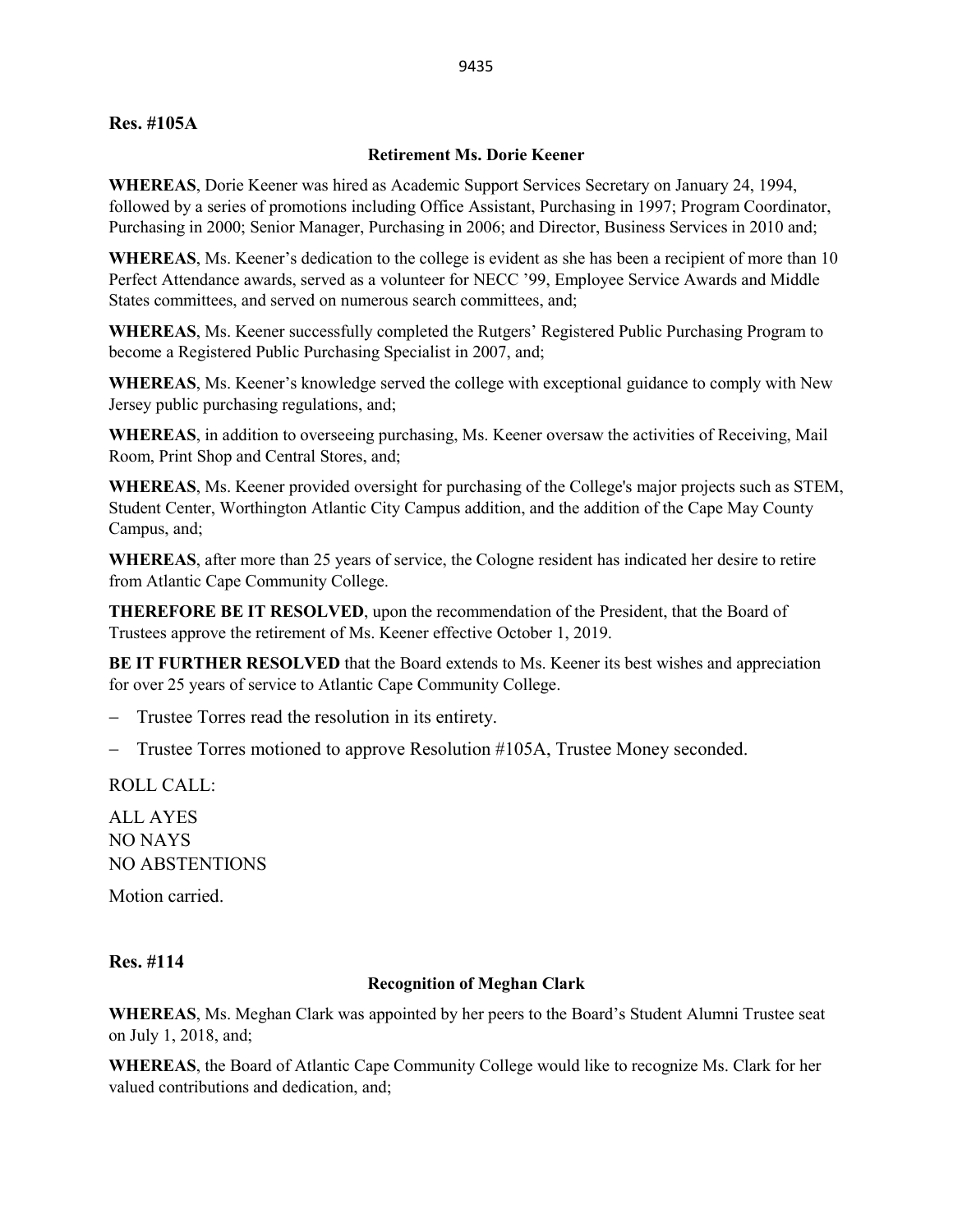**WHEREAS**, Ms. Clark's participation on the Academic & Student Affairs and Marketing Committees, as well as service to the Board of Trustees and Atlantic Cape Foundation has been exemplary, and;

**WHEREAS**, the Atlantic Cape Board of Trustees formally expresses its appreciation of Ms. Clark's service this past year.

**THEREFORE BE IT RESOLVED**, that the Board recognize Ms. Meghan Clark for her service to the Board of Trustees, the College's Foundation and the students of Atlantic Cape.

-Trustee Torres read the resolution in its entirety.

-Trustee Money motioned to approve Resolution #114, Trustee Byrne seconded.

ROLL CALL:

ALL AYES NO NAYS NO ABSTENTIONS

Motion carried.

#### **Res. #121**

#### **Recognize Dennis L. Stacy for His 18 Years of Service as Treasurer**

**WHEREAS**, Dennis Stacy was named to the Foundation Board of Trustees as its Treasurer on November 16, 2000 and,

**WHEREAS**, Dennis Stacy served on the Foundation Board for 18 years, until June 19, 2019, and gave generously of this time, talent and treasure and,

**WHEREAS**, Dennis Stacy was recognized as the 2015 President's Distinguished Foundation Trustee Award for his dedication and commitment to the his work with the Foundation and,

**WHEREAS**, Dennis Stacy provided guidance to the Atlantic Cape Foundation Board on investment strategies helping to ensure the assets were maximized to support the students in need, and

**WHEREAS,** during Dennis Stacy's tenure as Treasurer, the Atlantic Cape Foundation's assets increased from \$747,000 to more than \$5 million,

**THEREFORE BE RESOLVED** that the Atlantic Cape Community College Board of Trustees at its regular meeting on June 25, 2019, honors Dennis L. Stacy for his 18 years of outstanding service, unwavering commitment and dedication to the mission and vision of the Foundation, the College and its students.

− Trustee Lefke motioned to approve Resolution #121, Trustee Clark seconded.

ROLL CALL:

ALL AYES NO NAYS NO ABSTENTIONS

Motion carried.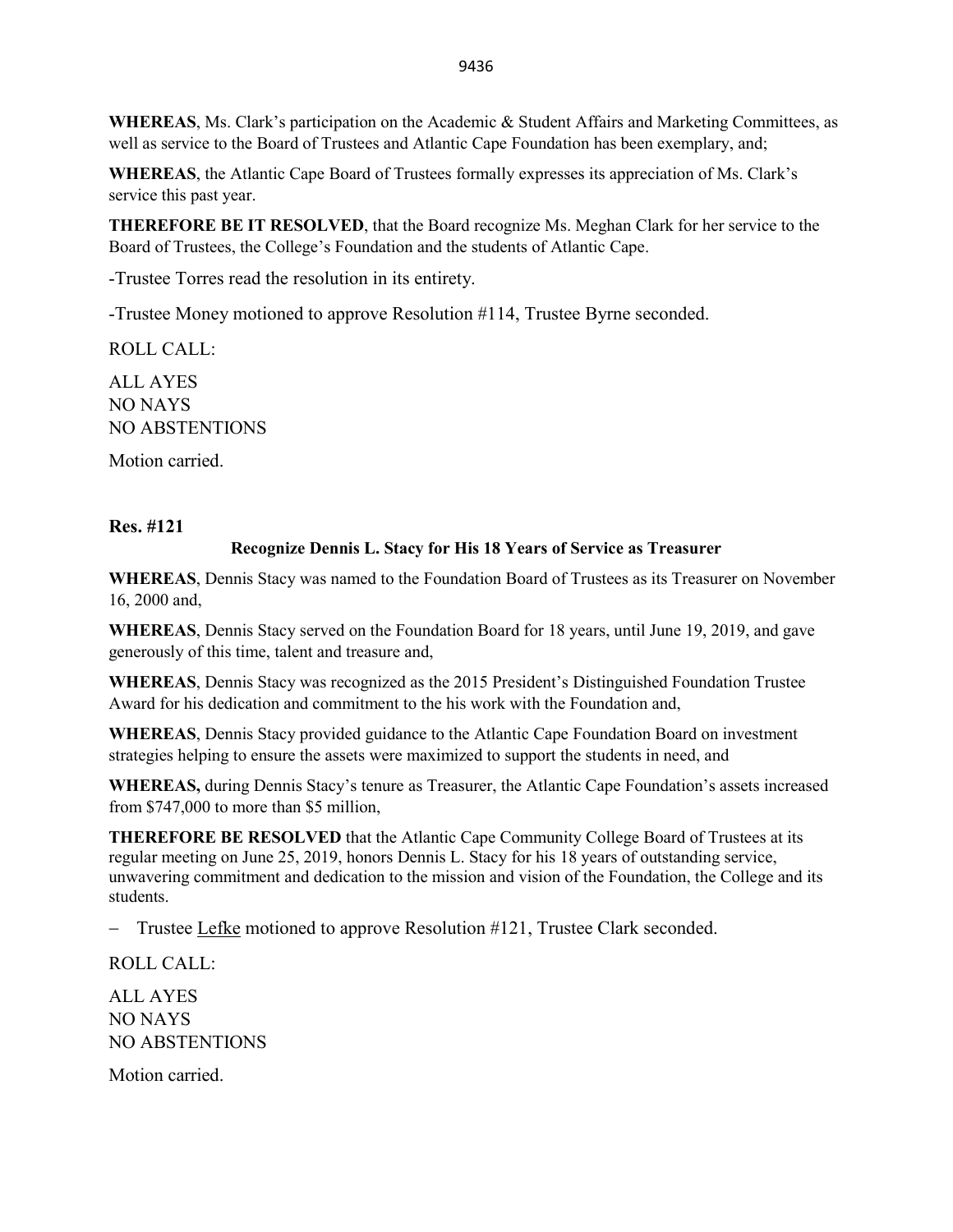## X. COMMITTEE REPORTS PERSONNEL AND BOARD DEVELOPMENT

− No report.

## XI. FOUNDATION REPORT

Trustee Clark reported the following:

- At its Reorganization Meeting on June 19, the Foundation Board recognized Thomas Cakert as the President's Distinguished Foundation Trustee for his 11 years of outstanding service as Vice-President and Treasurer from 1989-2000, and recognized Dennis Stacy for his 18 years of dedication and outstanding service as Treasurer. Mr. Stacy was presented with a \$1,000 named scholarship that was donated by the Foundation Trustees. Three new Trustees were approved: alumna and retiree Terry Budd of Cape May County, Leslie DiLuigi of Republic Bank, and Kimberly McCarron of SOSH Architects.
- − The Foundation also approved \$220,083 as the final FY19 scholarship payment to the College for the Spring award, bringing this year's total scholarship and emergency fund payment to the College to more than \$595,000.

# XII. NEW JERSEY COUNCIL OF COUNTY COLLEGES (NJCCC)

- − No report.
- XIII. OTHER BUSINESS

## − None.

## XIV. COMMENTS FROM THE PUBLIC

- − Ms. Briar Gibbons, Atlantic Cape Alumna, former Alumni Board Trustee and current President of the Communication Council of Atlantic Cape's Alumni Association spoke on behalf of current and former Communication students and parents in attendance regarding Prof. Keith Forrest. She thanked the Board for approving Professor Forrest's promotion. She shared her personal story while attending Atlantic Cape including how inspirational Professor Forrest was to her in staying in school and choosing a career path. She noted several accomplishments of Professor Forrest including the Communication Awards Show, providing guest speakers, and being elected five times as "Faculty of the Year" by students.
- − Mr. Caesar Niglio discussed that NJEA was recognizing public schools and because of their efforts, are now also focusing their promotion efforts on New